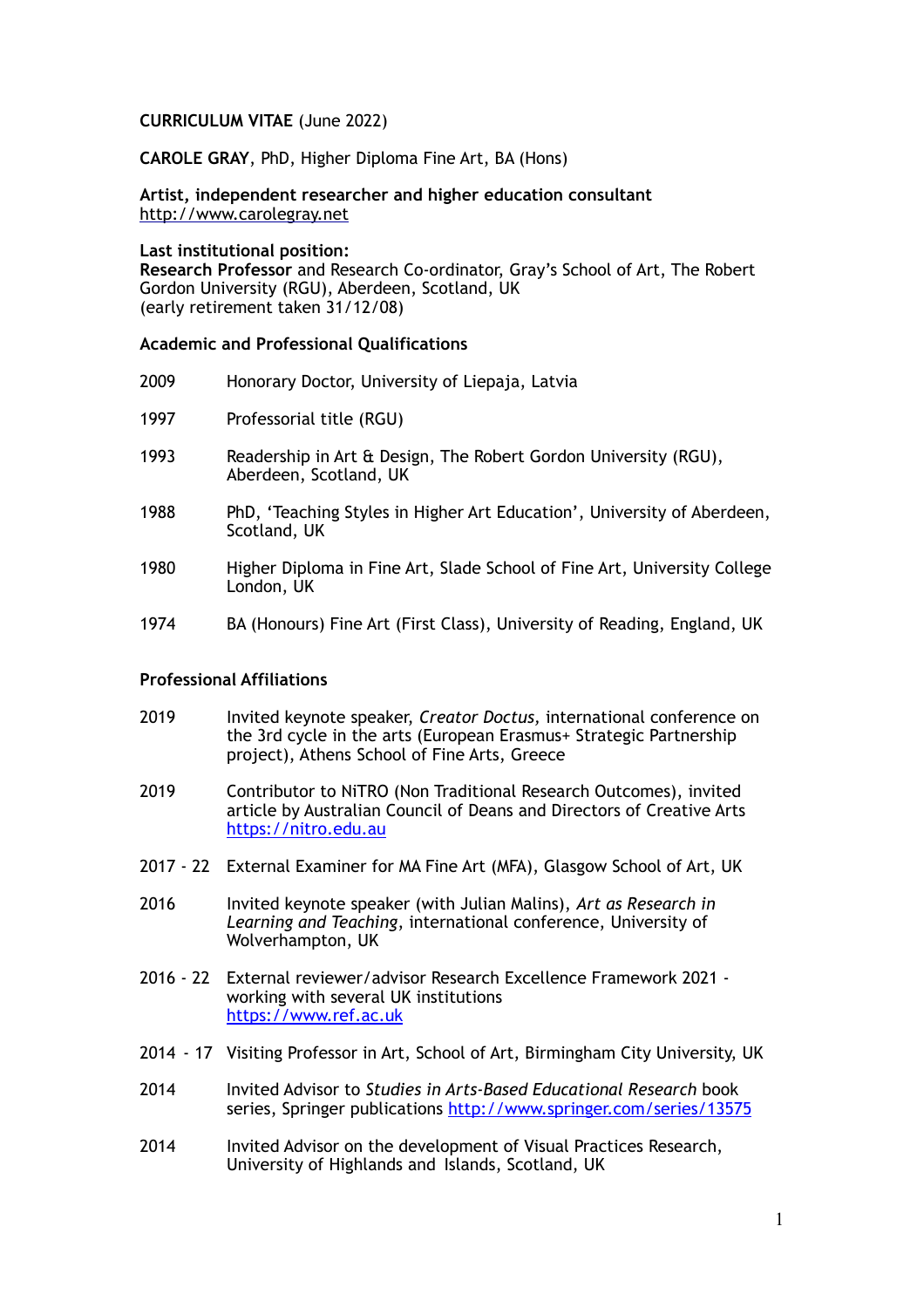- 2011 13 External reviewer/advisor Research Excellence Framework 2014 working with several UK institutions <https://www.ref.ac.uk>
- 2011 Invited panel member for Arts and Humanities Research Council's Block Grant Partnerships: Capacity Building Route
- 2011 Invited Strategic Reviewer for Arts and Humanities Research Council
- 2010 Invited panel member for Arts and Humanities Research Council's Fellowships Committee - reviewing Fellowship bids in the Creative and Performing Arts Scheme
- 2005 12 Invited international advisor, New Media Art masters and doctoral programmes, Art Research Lab, University of Liepaja, Latvia [https://mplab.lv/en/izglitiba/6/](http://mplab.lv/en/laboratorija/)
- 2009 Andrew Mellon Fellowship, Michaelis School of Fine Art, University of Cape Town, South Africa <http://www.michaelis.uct.ac.za/fin/fine-art>
- 2009 13 External Examiner for MA Fine Art and MA Media Art Philosophy Practice, Birmingham Institute of Art & Design, Birmingham City University
- 2008 Invited editorial board 'Working Papers in Art and Design' (open access e-journal)
- 2008 Invited reviewer (Scientific Committee), 'Focused' International Conference, Swiss Design Network, Bern University of the Arts, Switzerland, May
- 2008 Invited reviewer, 'Research into Practice: the role of "interpretation" in arts-based research' International Conference, University of Hertfordshire, October
- 2007 Invited editorial advisor, 'Studies in Material Thinking' journal (hosted by Auckland University of Technology, New Zealand) <https://materialthinking.aut.ac.nz>
- 2005 08 Member of UK's Research Assessment Exercise 2008 Sub Panel 63 Art and Design
- 2004 09 Chief External Examiner for Masters Programme, School of Art and Design, Nottingham Trent University (NTU), UK; External Examiner, MA Research by Project or Thesis (RPT), Creative Collaborations, NTU
- 2004 12 Arts and Humanities Research Council Peer Review College, Visual Arts and Media <http://www.ahrc.ac.uk>/
- 2001 04 Arts and Humanities Research Board/Council Postgraduate Panel, Visual Arts and Media
- 2003 invited member of international advisory board 'Research Training Initiative' (BIAD, Birmingham City University)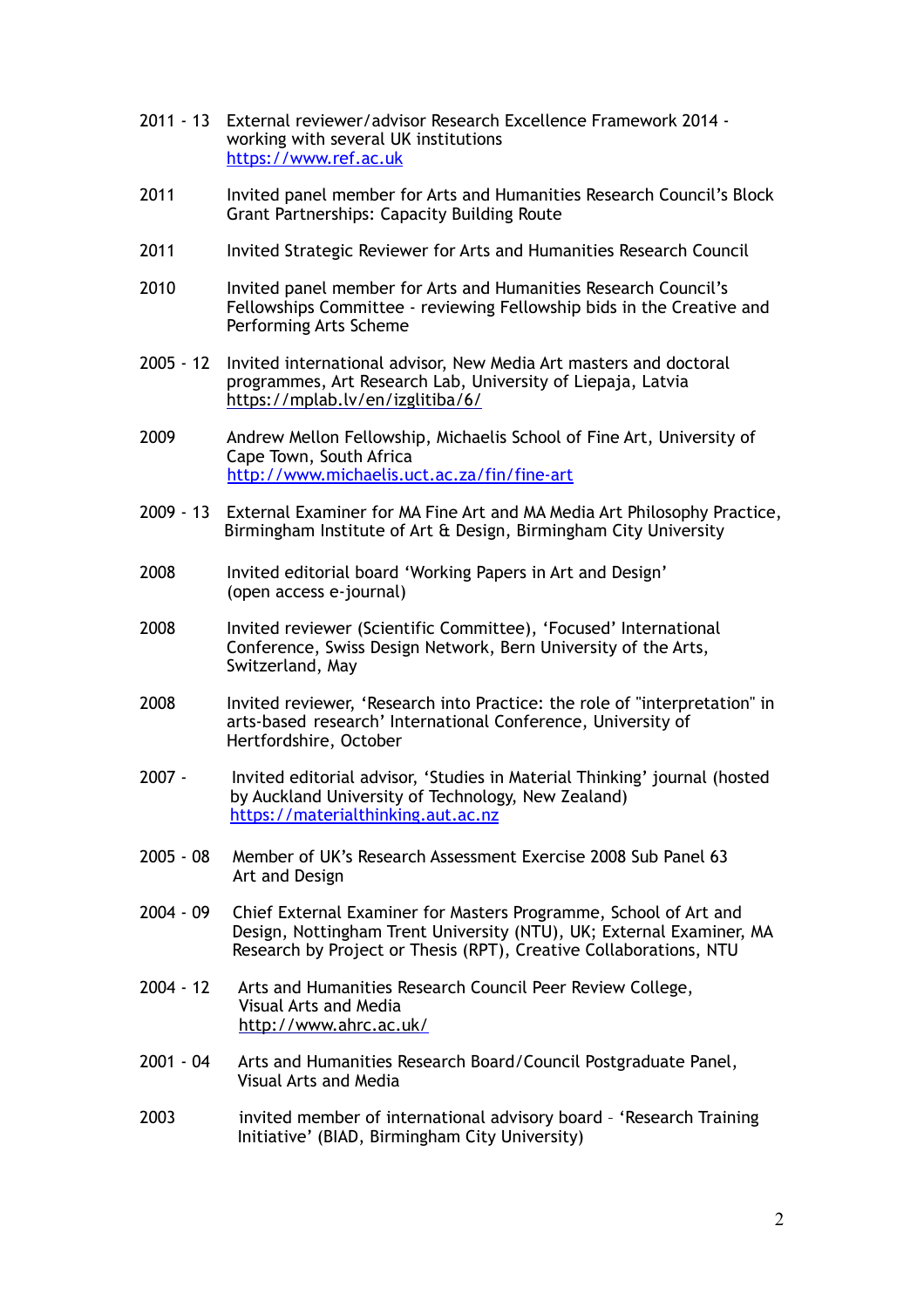## 1998 - Associate Editor, Design Journal <https://www.tandfonline.com/loi/rfdj20>

# **Employment Experience - 1982 to present**

for example: 2016 Faculty of Art, Design and Humanities, De Montfort University, Leicester, UK (staff research development) 2015 Norwich University of the Arts, Norwich, UK (research seminar) 2013 Orpheus Institute, Gent, Belgium (doctoral seminar/workshop) 2011 Norwich University College of the Arts, Norwich, UK (doctoral seminar) 2010 Research Institute Art and Design, University of Ulster, Northern Ireland (doctoral and staff research development) 2010 University for the Creative Arts, UK (doctoral and staff research development) 2009 School of Computing & Creative Technologies, University of Abertay, Dundee, Scotland (doctoral development) 2009 Michaelis School of Fine Art, University of Cape Town, South Africa (doctoral and staff development) 2008 Rhode Island School of Design, Providence, Rhode Island, USA ('reflective pedagogy' staff development) 2008 Bauhaus Research School, Bauhaus University, Weimar, Germany (doctoral development) 2006 Universidad Autonoma de Nuevo Leon, Monterrey, Mexico (doctoral development) 2006 - 08 Royal College of Art, London, UK (doctoral induction programme) 2005 - 12 Academy of Pedagogy (now University of Liepaja), Liepaja, Latvia (pedagogic and research development) 2005 Art Academy of Latvia, Riga, Latvia (research development) 1998 Hogeschool Sint Lukas, Brussels, Belgium (research development)<br>1997 UIAH, Helsinki and Kuopio Academy of Crafts and Design, Finland UIAH, Helsinki and Kuopio Academy of Crafts and Design, Finland (research development, doctoral development) 1995 Waterford Regional Technical College, Ireland (research staff development) 1993 HDK, Gothenburg University, Sweden (research development, doctoral development) 1993 London Institute (now University of the Arts), UK (research development, doctoral development) 1988 - 2008 **Research Degree Supervisor and Examiner**  at RGU 13 PhD completions and 1 M.Phil; other institutions - 8 PhD external examinations - details available in PDF 'Completed Supervisions and Examinations' (download from <http://www.carolegray.net/doctoral-development.html>) 1997 - 2008 **Research Professor** (RGU) 1999 - 2001 **Course Supervisor**, Research Masters in Art and Design (on-line distance learning), Gray's School of Art, RGU

**Visiting Academic** at a number of international and UK Art & Design institutions,

1993 - 1997 **Reader** in Art & Design with responsibility for Research in the Art School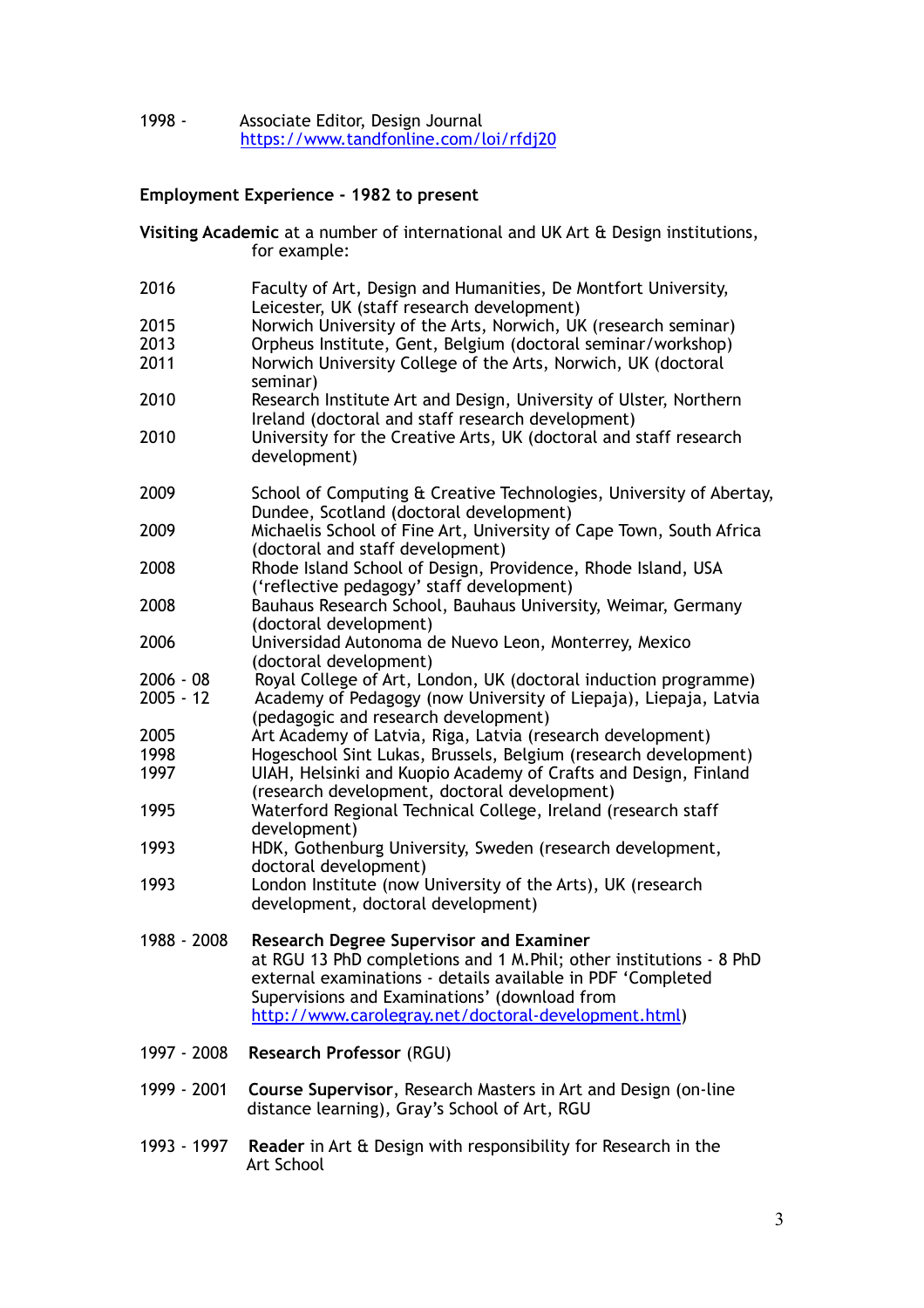- 1993 1994 **Course Leader**, MA in Art & Design, Gray's School of Art, RGU
- 1992 1993 **Acting Deputy Head of School**, Gray's School of Art, RGU
- 1991 **Senior Lecturer** in charge of Postgraduate Studies, Gray's School of Art, Robert Gordon's Institute of Technology (RGIT)
- 1981 1990 **Lecturer in Sculpture**, Gray's School of Art, RGIT

#### **Main Subject/Interest Areas**

- **Experiential learning in Art and Design education**, especially at postgraduate levels, developing doctoral education and research supervision
- **Creative approaches to practice-led research** for example, *Making Sense: an exploration of ways of knowing generated through practice and reflection* (a collaboration with the master craftsman Gordon Burnett) <http://www.makingsenseresearch.net>

### **Selected Public Output** – **Research**

Gray, C., Malins, J. and Bristow, M. (2018) *The 'epistemic object' in the process of creative doctoral inquiry*  in: Prior, R. (ed) 'Using Art as Research in Learning & Teaching', London: Intellect ISBN: 9781783208920

Malins, J., Gray, C. and Liapis, A. (2015)

*Trialogical Learning: a new framework for learning through the creative relationship between emerging technologies and multiple participants* in: Bihanic, D. (ed.) 'User Empowerment: Interdisciplinary studies & combined approaches for technological products and services', London: Springer Verlag ISBN: 978-3-319-13018-7

Gray, C. and Burnett, G. (2014) *Making Sense: exploring materialist pedagogies through imagination, collaboration and criticality* in: Barrett, E. and Bolt, B. (eds.) 'Material Inventions: Applying Creative Research', London: I B Tauris ISBN: 9781780769868

Gray, C. and Delday, H. (2011)

*A Pedagogy of Poiesis: possible futures for 'artistic' practice-led doctoral research*

Keynote paper for 'Textures' - 'Art as Research' stream, 6th European Meeting of the Society for Literature, Science and the Arts, Stockholm School of Economics, Riga, Latvia <http://rixc.lv/10/en/conference.html> In: Smite, R., Mey, K. and Smits, R. (2011) Acoustic Space No.9: Art as Research, RIXC, The Centre for New Media Culture, Riga and MPLab of Liepaja University, Latvia. ISSN: 1407-2858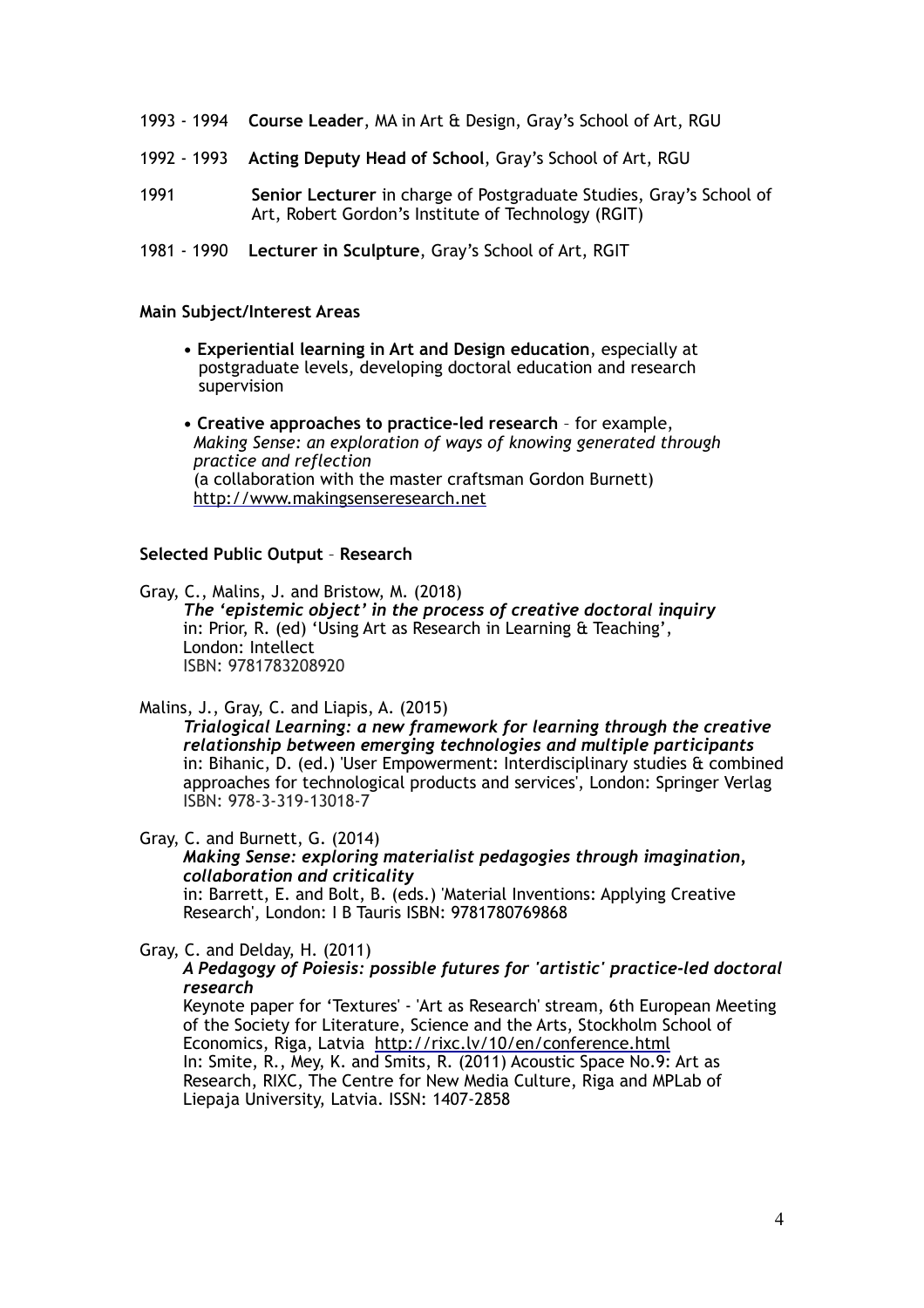Gray, C. and Burnett, G. (2009)

## *Making Sense: an exploration of ways of knowing generated through practice and reflection in craft*

Refereed paper for 'Crafticulation and Education' International Conference of Craft Science and Craft Education, University of Helsinki, Finland Helsinki University Press ISBN: 978-952-10-5579-9

Gray, C., Curtis, E. and Delday, H. (2007)

*The Value of the Creative and Critical Practitioner*  Keynote paper in: 'New Media and Art Education: Innovative Approaches to Learning', International Conference, University of Liepaja, Latvia, Oct 25-27

Gray, C. and Burnett, G. (2007)

*Making Sense: 'Material thinking' and 'materializing pedagogies'* Invited journal paper for '*interactive* Discourse' – International On-line Journal of Learning and Teaching in Higher Education ISSN 1756-3445

Gray, C. (2007)

### *From the ground up: encountering theory in the process of practice-led doctoral research*

Keynote paper in: 'In Theory? Encounters with Theory in Practice-based PhD Research in Art and Design', AHRC Postgraduate Conference, De Montfort University & Loughborough University, UK, June 26 2007. Conference Proceedings. ISBN: 1 900856 73 5

Gray, C. (2007)

*A different way of knowing? Inquiry through the creative arts* Keynote paper in: 'Production as Research', 1st Symposium of Visual Studies international conference, Universidad Autonoma de Nuevo Leon, Monterrey, Nuevo Leon, Mexico, April 4-7, 2006

#### Gray, C. and Malins, J. with Graham, B. and Davey, C. (2005) *SuperVision: innovations in doctoral supervisory practice in*

*art and design* 

Refereed paper in: '4DED', 4th Symposium Doctoral Education in Design, June 25-28, 2005, Arizona State University, Tempe, Phoenix, USA Editors Jacques Giard & David Pijawka. Pp. 23-38. ISBN: 1 884320 27 94.

# Gray, C. and Malins, J. (2004)

*Visualizing Research: a guide to the research process in Art and Design*  Aldershot: Ashgate. ISBN: 0 7546 3577 5 [www.visualizingresearch.info](http://www.visualizingresearch.info/?Visualizing+Research+web+site=Visualizing+Research+web+site)

Malins, J., Gray, C., Pirie, I., Cordiner, S. and McKillop, C. (2003) *The Virtual Design Studio: developing new tools for learning, practice and research in design* Refereed paper in: 5<sup>th</sup> European Academy of Design Conference, Barcelona, Spain, April 2003

Douglas, A., Gray, C, and Delday, H (2002) *On the Edge: a new articulation of contemporary visual arts in remote rural contexts*  Invited book chapter: 'Heaven and Earth', Fruitmarket Gallery, Edinburgh ISBN: 0 947912 28 2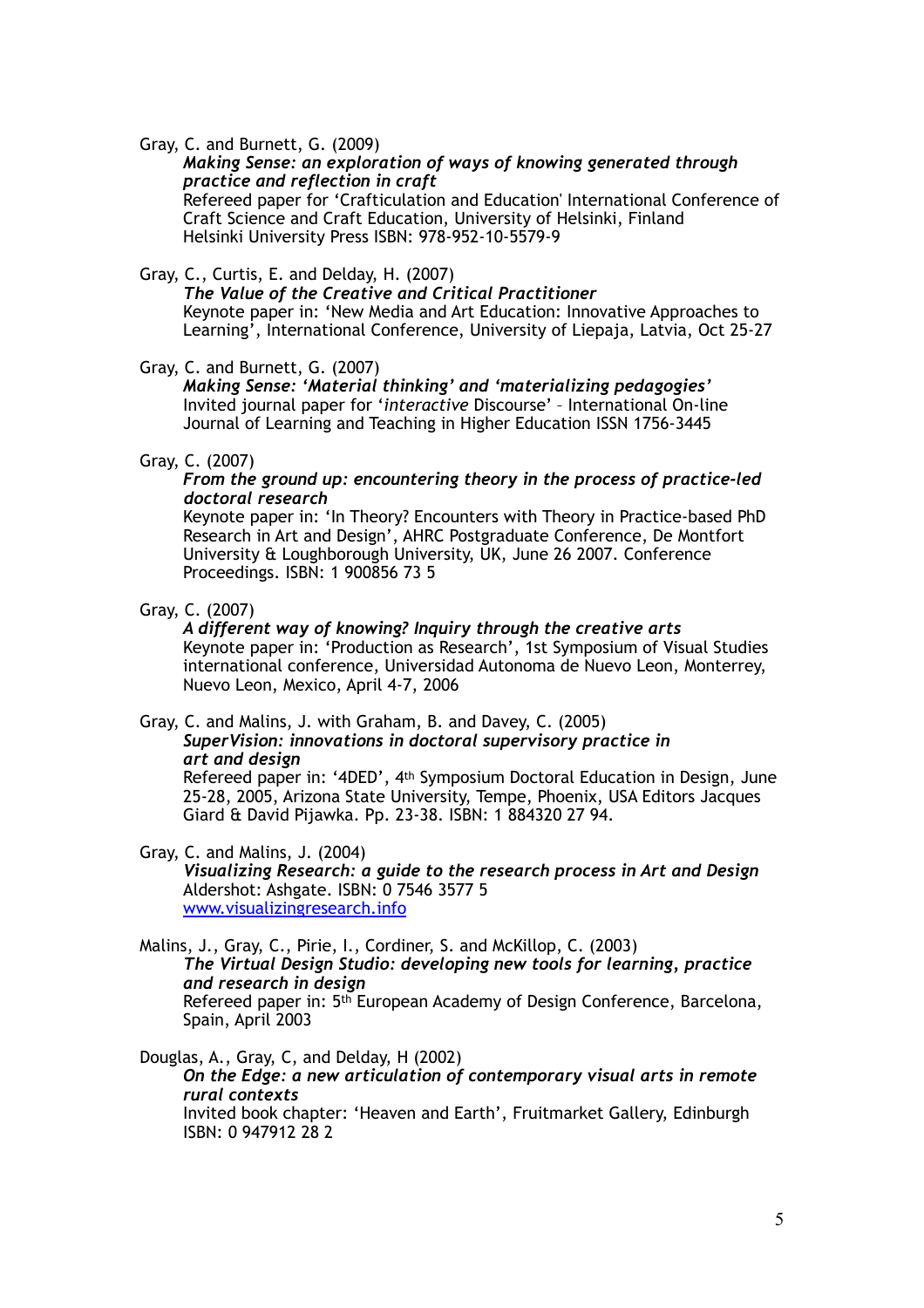Gray, C. and Malins, J. (2000)

## *Educating the Practice-based Researcher: developing new environments for collaborative and constructive learning*

Refereed paper in: 'Foundations for the Future: Doctoral Education in Design', international conference proceedings, Staffordshire University Press ISBN 18978 98 649

### Malins, J. and Gray, C. (1999)

*The Digital Thesis: recent developments in practice-based PhD research in Art & Design*

in: Digital Creativity, Vol.10, No.1, pp 18-28, ISSN: 1462 6268

Gray, C. (1998)

**I***nquiry through Practice: developing appropriate research strategies* Keynote paper in: 'No Guru, No Method? Discussions on Art and Design Research'

University of Art & Design, UIAH, Helsinki, Finland. Pp 82 – 95 ISBN 951-558-020-X

# Gray, C. (ed.) (1996)

*RADical* 

International Research Conference, Gray's School of Art, The Robert Gordon University, Aberdeen, September, 1994, conference proceedings ISBN 0 951911449 (multimedia CD)

#### Gray, C. and Pirie, I. (1995)

*Artistic Research Procedure: Research at the Edge of Chaos?* Refereed paper in: 'Design Interfaces' conference, European Academy of Design, University of Salford, April, 1995, conference proceedings ISBN 0 9525666 3 X

Gray C. and Malins, J. (1993)

*Research Procedures / Methodology for Artists & Designers*  in: 'Principles and Definitions', Winchester College of Art on behalf of the European Postgraduate Art and Design Group, European League of the Institutes of the Arts (ELIA) ISBN: 0 9515904 3 X

**Public Output - Artistic Practice**

Current artistic practice explores the concept of *Constructive Aesthetic*  (part funded by Creative Scotland) – please visit: <http://constructiveaesthetic.info/index.html>

Artistic CV can be downloaded from http://www.constructiveaesthetic.info/ constructiveaestheticintro.htm

Selected examples of previous work:

#### *• Movable Feast*, 2011

Commission (with Heather Delday) for Southampton University Medical School, BBSRC competition *Excellence with Impact* awards, Glaziers Hall, London <http://carolegray.net/moveable-feast.html>